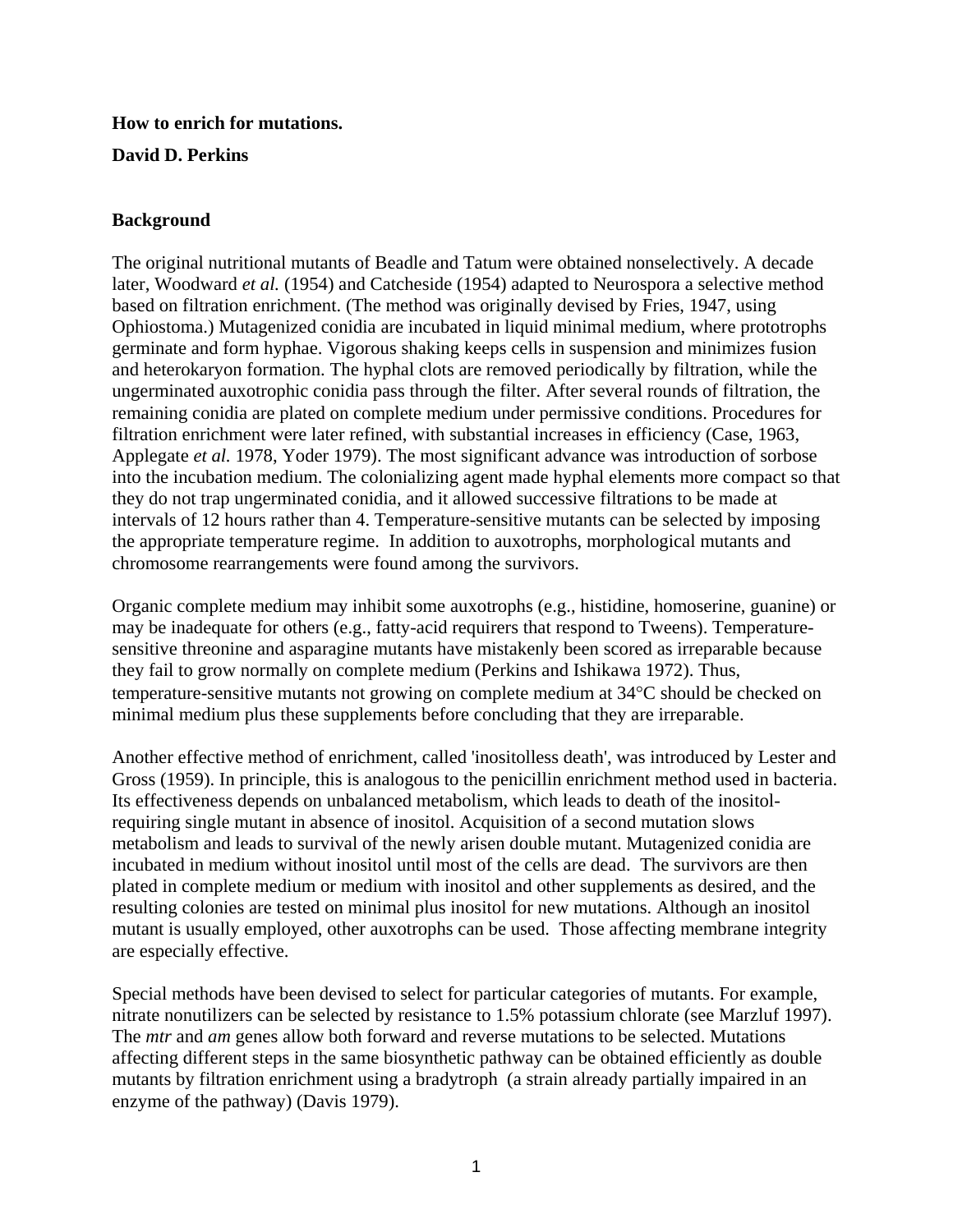The question may be asked, whether these methods for obtaining mutations will any longer be used, now that the genome sequence makes reverse genetics possible. While enrichment methods will probably not be used for shotgun mutant hunts, as in the past, they should still prove useful for obtaining new alleles with specific properties (including conditionals), for obtaining mutant combinations that display novel phenotypes, or for other, unanticipated, objectives.

## **Procedure**

#### *Filtration enrichment*. The following is taken from Yoder (1979).

" The high-sorbose, filtration concentration method of mutant enrichment reported by Applegate *et al.* (1978) was modified and evaluated for its efficiency of mutant selection. Conidia were suspended in water, filtered through four layers of cheesecloth (20 mesh/inch), adjusted to  $2 \times 10^{6} - 2 \times 10^{7}$ /ml, and 10 ml of the suspension was placed in a 10 cm diameter glass petri dish for a one min exposure to UV-light  $(48 \text{ ergs/sec/mm}^2)$  that resulted in 70 to 90% kill. The suspension was transferred to a 500 ml flask containing 250 ml Vogel's minimal salts plus 6% sorbose, 0.5% glucose, and 0.5% fructose. The flask was incubated in a water bath shaker at 100 reciprocations/min; restriction of growth was greater at 37°C than at 25°C. At 12 hr intervals (at either temperature), the suspension was passed through a single layer of Nitex #53 nylon monofilament screen with 35  $\mu$ m openings, (Baylis *et al.* 1965, Turtox 73-511-4); four layers of cheese-cloth also filtered effectively but were less convenient to handle. When the filtration was complete, nongerminated conidia were collected by one of two methods. 1) If the filtration medium contained no inhibitor, the suspension was mixed with an equal volume of warm  $(60^{\circ}C)$ complete agar medium, or appropriately supplemented minimal, and poured into petri dishes (15 to 20 ml/dish). 2) To wash conidia, a dense suspension of "carrier conidia" (killed by 12 hr incubation at 60°C) was added, and the conidia were pelleted by centrifugation and resuspended in 15 to 20 ml water (additional washing by centrifugation was sometimes necessary). Carrier conidia aided in locating the pellet and reduced the likelihood that living conidia would stick to each other during centrifugation or would be lost in the supernatant. (Carrier conidia have previously been used in this way by D. E. A. Catcheside.) Aliquots (1 ml) of resuspended conidia were placed in petri dishes and mixed with warm agar medium.

After a 60 hr filtration period ot 37°C, there were 500 to 600 survivors, of which about 30% were auxotrophs; after 84 hr there were less than 100 survivors and up to 92 % auxotrophs. Averages from several experiments show that among all survivors, 11% were temperature sensitive, 57% were auxotrophic, and about 30% produced white ascospores indicative of chromosome aberrations, in tests carried out by D. D. Perkins. Specific selection for guanine auxotrophs or for caffeine sensitivity yielded 2% in each case.

Three isolates with Oak Ridge background, *al-2* (15300; FGSC 3448), *eas* (UCLAl91) and *eas;mts* (UCLA191; MN1), were compared for utility in mutant hunts. All three were equally easy to handle and were efficient for selection of auxotrophs; average mutant yields for two experiments with 84 hr filtration-enrichment periods were: *al-2* 89%. *eas* 73%, and *eas; mts* 92% (for each isolate a few of the auxotrophs were leaky and a few were morphologically abnormal).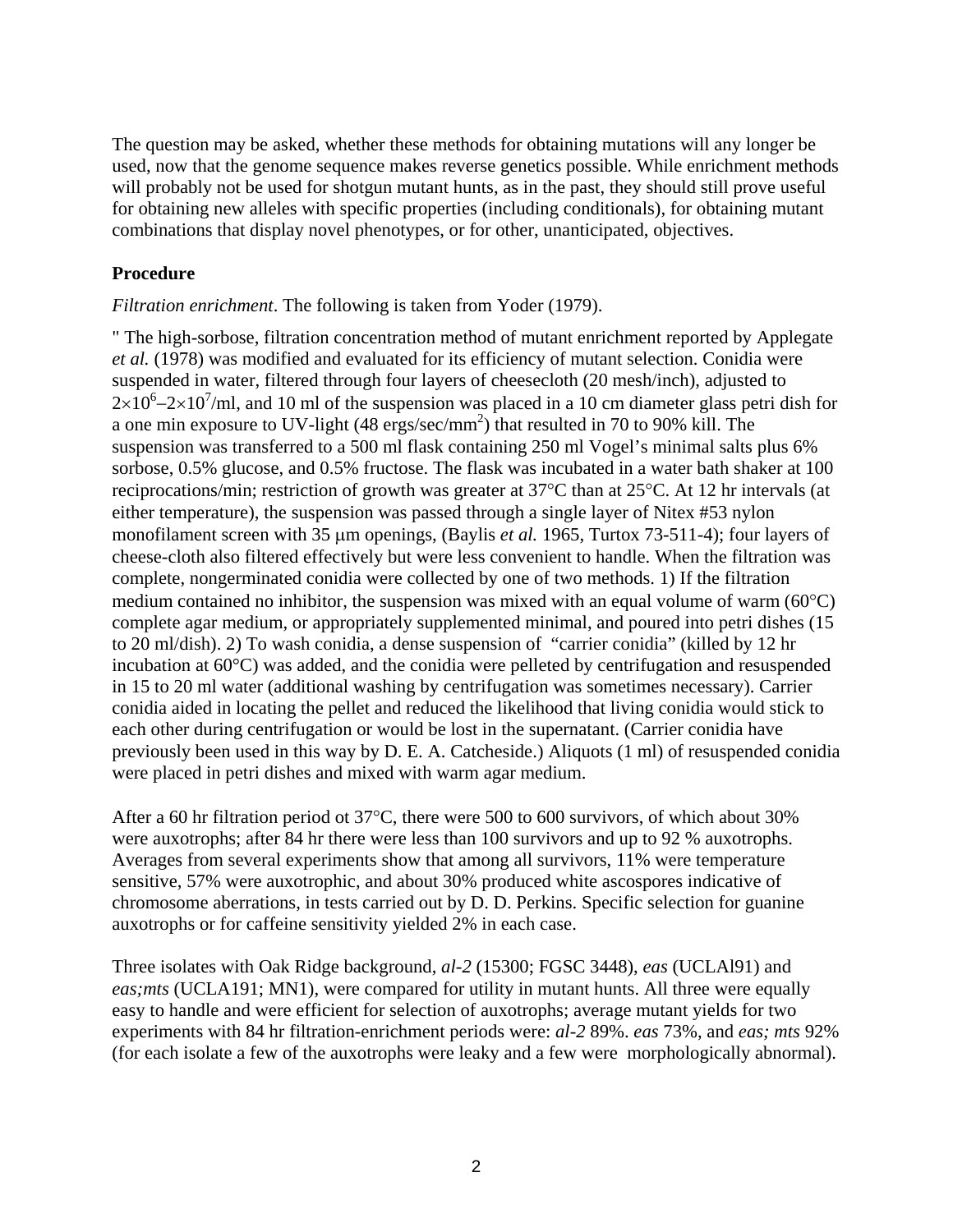The method is thus extremely efficient, in addition to being convenient. A modification of the method has been useful with another ascomycete, *Cochliobolus heterostrophus*. By replacing 1.5% glucose in the filtration medium with 2% sorbose and 0.2% glucose and adjusting procedures slightly, the rate of auxotroph selection was increased from about 0.1% to 1 to 2%."

### Metzenberg (1989) suggests an improvement in the method of filtration:

"Suspensions containing conidia and growing hyphae may be separated by filtration through glass wool, cheesecloth, Miracloth, or absorbent cotton, but in my hands, the separation is erratic. The filter may either contain a few oversized holes so that everything passes through, or it may plug up so that even nongrowing conidia are removed. I find "Thermolam Plus", a felted synthetic, to be very much superior to the traditional filtration materials. It is distributed by Stacy Industries, Inc., P.O. Box 395, Wood Ridge NJ 07075-0395 (Cat. # 970), but it can be bought very inexpensively in small amounts at ordinary fabric stores. The Thermolam Plus is cut to the desired shape, put into the filter holder of choice, and autoclaved. The suspension to be separated is poured onto the filter. Non-growing conidia (or ascospores) in suspension pass through readily without clogging the filter, while those that have grown substantial hyphae are retained."

### *Enrichment by unbalanced growth*.

Lester and Gross (1959) used the nonreverting *inositol* allele 89601. Sullivan and DeBusk (1971) simplified the procedure and used the method to select for new temperature-sensitive auxotrophs and mutants with defects that are irreparable by supplementation. To do this, they used the temperature-sensitive *inl* allele (83201t), which is killed by incubation at 34° or 35°C in absence of inositol, but which grows well on the same medium at 25°C. Survival of 83201t conidia at 34°C is about 1/10 after each 24 hours.

"A suspension of *inl* (83201t)*; ylo-1* conidia is mutagenized, plated on sorbose minimal medium, and incubated at 35°C for 36-40 hrs. The plates are then shifted to an incubation temperature of 25°. Colonies may be picked 2-5 days after the temperature shift. Isolates may then be tested for failure to grow on inositol-supplemented minima1 medium at 35°C. This method provides a strong selection for temperature-sensitive mutants, which will not begin to grow on minimal medium at 35°C (and therefore will not be killed in the absence of inositol ) but which can grow on minimal medium at 25°C. The parental strain is killed by incubation at 35°C in the absence of inositol, and auxotrophic mutants that are not temperature-sensitive should not be able to grow on minimal medium at either temperature and therefore should not develop on the plates. Overlaying of plates with supplementary inositol-comtaining medium is unnecessary since *in*l *(83201*t*); ylo-1* does not require inositol at 25°C."

## *Strains for enrichment*

*al-3 inl* (89601) FGSC 2308 *A*, 2301 *a*; and *al-3 inl* (83201t) FGSC 2309 *A*, 2310 *a* contain the *inl*-linked *albino-3* mutation, which serves to detect contamination and which may facilitate freeing new mutations of the inositol requirement.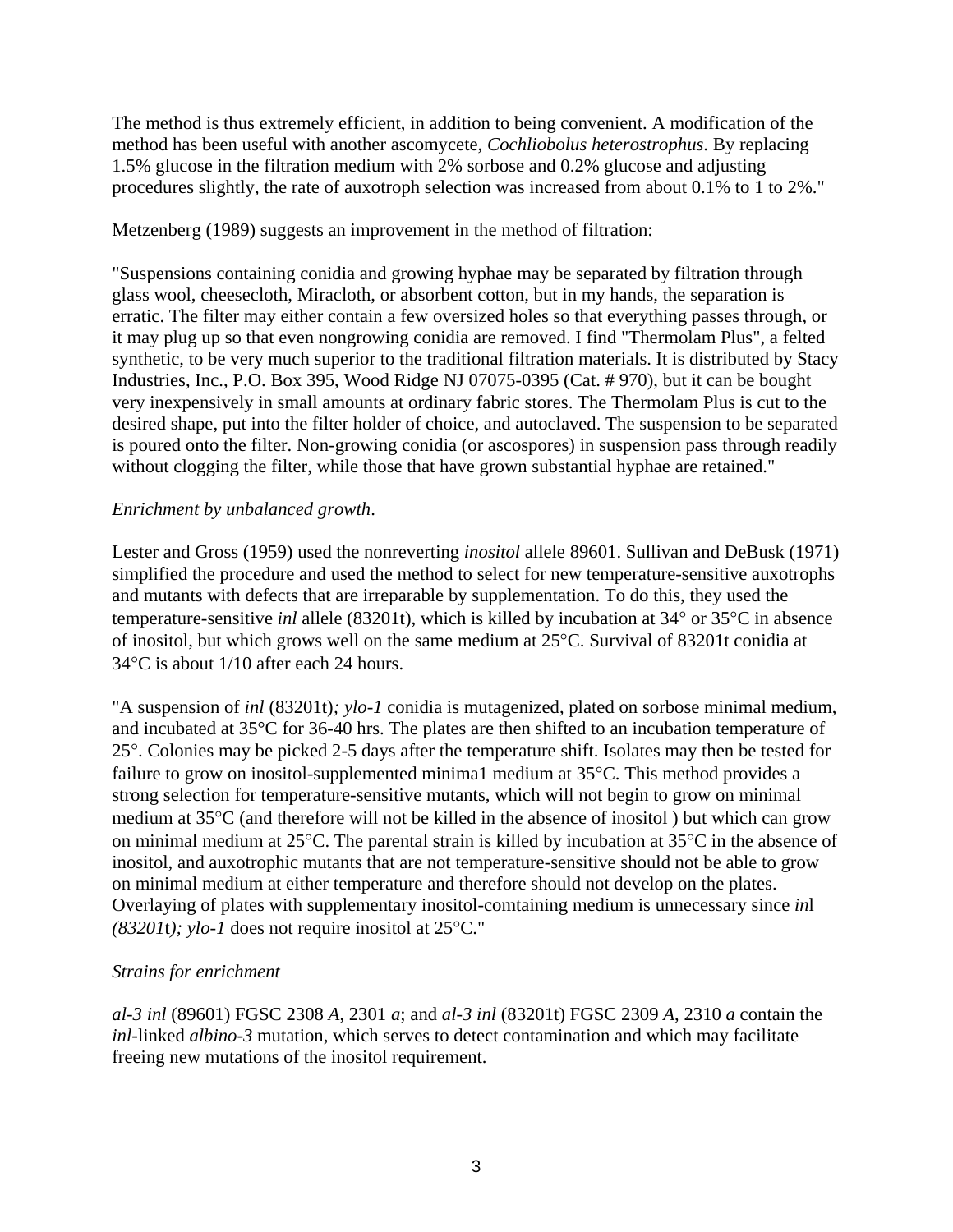Each of the two *inl* alleles has been combined with *sn cr-1* to provide the option of scoring by replication: *sn cr-1; al-3 inl* (89601) FGSC 2303 *A*, 2306 *a*; and *sn cr-1; al-3 inl* (83201t) FGSC 4160 *A*, 4161 *a*. (*sn cr-1* strains, which are female-fertile, form small conidiating colonies, making sorbose unnecessary). **References**

Applegate, P. J., R. E. Nelson, and R. L. Metzenberg. 1978. Mutant enrichment by filtration concentration: A variation for the selection of temperature-conditional heterocaryons. Neurospora Newslett. 25: 17.

Baylis, J. R., and A. G. DeBusk. 1965. Notes on the use of microconidiating strains in mutation experiments. Neurospora Newslett. 7: 7-8.

Case, M. E. 1963. Procedure for filtration-concentration experiments. Neurospora Newsett. 3: 7- 8.

Catcheside, D. G. 1954. Isolation of nutritional mutants of *Neurospora crassa* by filtration enrichment. J. Gen. Microbiol. 11: 34-36.

Davis, R. H. 1979. Genetics of arginine biosynthesis in *Neurospora crassa*. Genetics 93: 557- 575.

Fries, N. 1947. Experiments with different methods of isolating physiological mutations in filamentous fungi. Nature 159: 199.

Lester, H. E., and S. R. Gross. 1959. Efficient method for selection of auxotrophic mutants of Neurospora. Science 129: 572.

Marzluf, G. A. 1997. Genetic regulation of nitrogen metabolism in the fungi. Microbiol. Mol. Biol. Rev. 61: 17-32.

Metzenberg, R. L. 1989. Separating conidia from hyphae (as in filtration enrichment). Fungal. Genet. Newslett. 36:82.

Perkins, D. D., and T. Ishikawa. 1972. Locus designations for irreparable temperature-sensitive mutants. Neurospora Newsl. 19: 24.

Sullivan, J. L., and A. G. DeBusk. 1971. Method for specific selection of temperature-sensitive mutants. Neurospora Newslett. 18:13.

Sullivan, J. L., and A. G. DeBusk. 1973. Inositol-less death in Neurospora and cellular ageing. Nature New Biol. 243: 72-74.

Woodward, V. W., J. R. de Zeeuw, and A. M. Srb. 1954. The separation and isolation of particular biochemical mutants of Neurospora by differential germination of conidia, followed by filtration and plating. Proc. Nat. Acad. Sci. U.S.A. 40: 192-200.